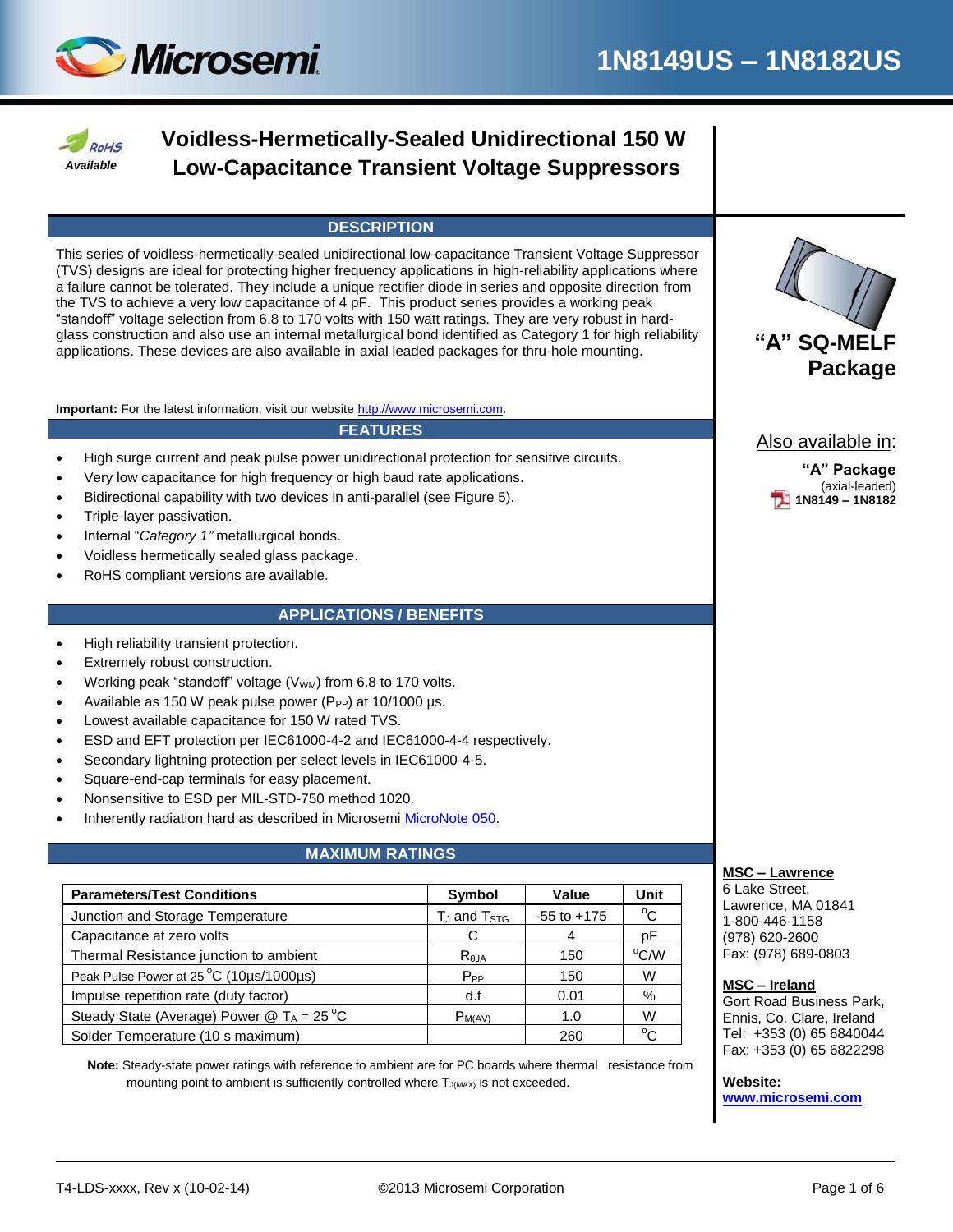

### **MECHANICAL and PACKAGING**

- CASE: Hermetically sealed voidless hard glass with tungsten slugs.
- TERMINALS: End caps feature tin/lead or RoHS compliant matte/tin plating over copper.
- MARKING: None
- POLARITY: Cathode band
- MOUNTING: Any position
- TAPE & REEL option: Standard per EIA-481-B. Consult factory for quantities.
- WEIGHT: Approximately 539 milligrams.
- See [Package Dimensions](file:///C:/Users/pwissel/AppData/Local/Microsoft/Windows/Temporary%20Internet%20Files/Content.Outlook/SIXAU4RF/1N8073US%20-%201N8109US%20Data%20Sheet%20(KW%201-24-13).doc%23PKG_DIMENSIONS) on last page.

#### **PART NOMENCLATURE**



| <b>SYMBOLS &amp; DEFINITIONS</b> |                                                                                                                                                                                                                                                                                                                                                             |  |  |  |  |  |  |
|----------------------------------|-------------------------------------------------------------------------------------------------------------------------------------------------------------------------------------------------------------------------------------------------------------------------------------------------------------------------------------------------------------|--|--|--|--|--|--|
| Symbol                           | <b>Definition</b>                                                                                                                                                                                                                                                                                                                                           |  |  |  |  |  |  |
| $\alpha$ <sub>V</sub> (BR)       | Temperature Coefficient of Breakdown Voltage: The change in breakdown voltage divided by the change in<br>temperature that caused it expressed in %/°C or mV/°C.                                                                                                                                                                                            |  |  |  |  |  |  |
| $V_{(BR)}$                       | Breakdown Voltage: The voltage across the device at a specified current $I_{(BR)}$ in the breakdown region.                                                                                                                                                                                                                                                 |  |  |  |  |  |  |
| <b>V</b> wм                      | Working Standoff Voltage: The maximum-rated value of dc or repetitive peak positive cathode-to-anode voltage that<br>may be continuously applied over the standard operating temperature.                                                                                                                                                                   |  |  |  |  |  |  |
| I <sub>D</sub>                   | Standby Current: The current through the device at rated stand-off voltage.                                                                                                                                                                                                                                                                                 |  |  |  |  |  |  |
| $I_{(BR)}$                       | Breakdown Current: The current used for measuring Breakdown Voltage V <sub>(BR)</sub>                                                                                                                                                                                                                                                                       |  |  |  |  |  |  |
| $_{\rm lpp}$                     | Peak Impulse Current: The maximum rated random recurring peak impulse current or nonrepetitive peak impulse<br>current that may be applied to a device. A random recurring or nonrepetitive transient current is usually due to an<br>external cause, and it is assumed that its effect will have completely disappeared before the next transient arrives. |  |  |  |  |  |  |
| $V_{C}$                          | Clamping Voltage: The voltage across the device in a region of low differential resistance during the application of an<br>impulse current $(I_{PP})$ for a specified waveform.                                                                                                                                                                             |  |  |  |  |  |  |
| $P_{PP}$                         | Peak Pulse Power. The rated random recurring peak impulse power or rated nonrepetitive peak impulse power. The<br>impulse power is the maximum-rated value of the product of $I_{PP}$ and $V_C$ .                                                                                                                                                           |  |  |  |  |  |  |
| $C_{\text{T}}$                   | Total Capacitance: The total small signal capacitance between the diode terminals of a complete device.                                                                                                                                                                                                                                                     |  |  |  |  |  |  |
| <b>V</b> <sub>WIB</sub>          | Inverse Blocking Voltage: The maximum-rated value of dc or peak blocking voltage in the inverse direction.                                                                                                                                                                                                                                                  |  |  |  |  |  |  |
| Iв                               | Blocking Leakage Current: The current through the device at the rated inverse blocking voltage (V <sub>WIB</sub> ).                                                                                                                                                                                                                                         |  |  |  |  |  |  |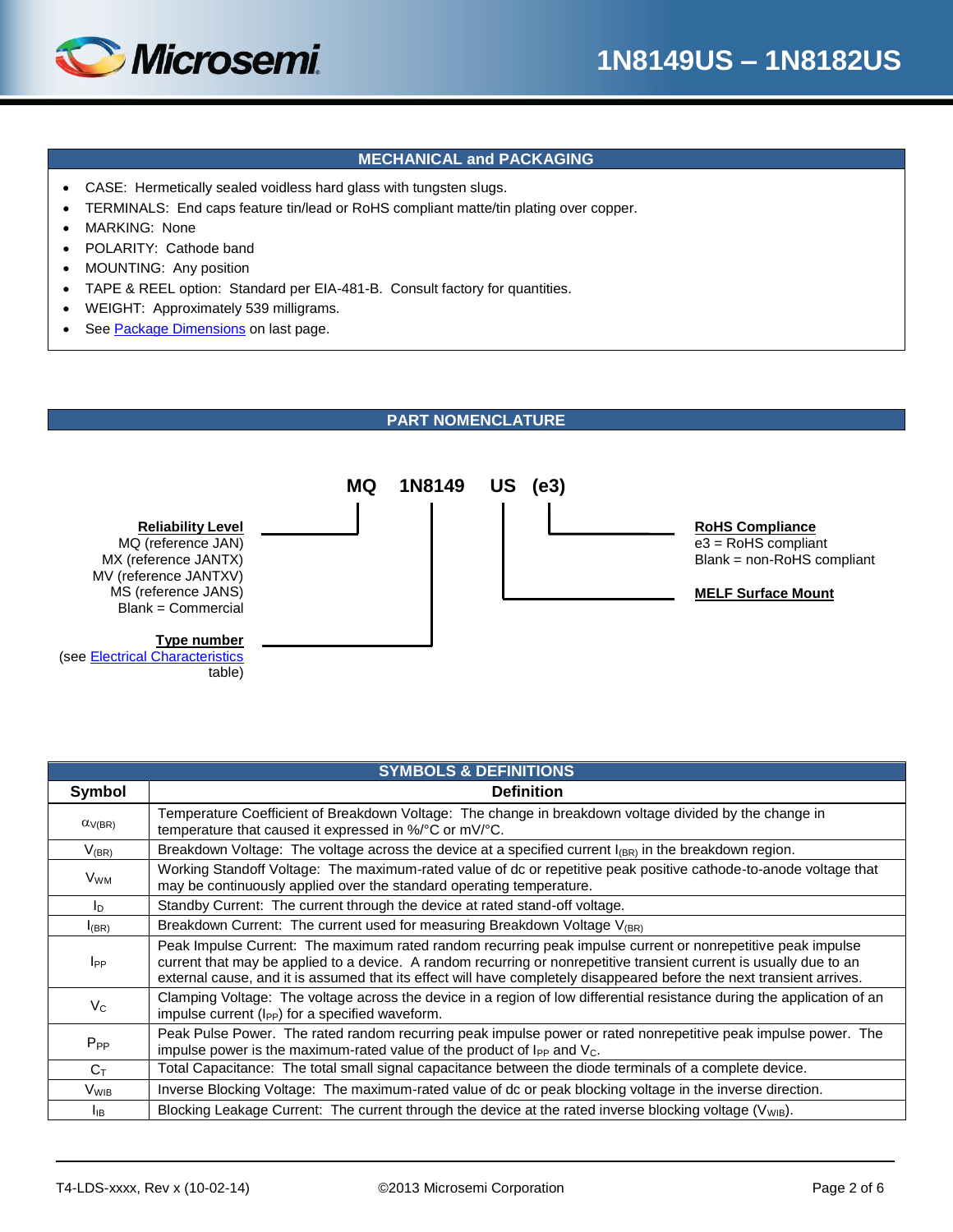

# **1N8149US – 1N8182US**

#### **ELECTRICAL CHARACTERISTICS** @ T<sub>A</sub> = 25°C unless otherwise noted.

| <b>Type</b><br><b>Number</b> | <b>Minimum</b><br><b>Breakdown</b><br>Voltage<br>$(V_{(BR)}$ | <b>Breakdown</b><br><b>Current</b><br>$(I_{(BR)})$ | <b>Working</b><br><b>Standoff</b><br>Voltage<br>(V <sub>WM</sub> ) | <b>Maximum</b><br><b>Standby</b><br><b>Current</b><br>$(I_D)$ | <b>Maximum</b><br>Peak<br>Clamping<br>Voltage | <b>Maximum</b><br>Surge<br><b>Current</b><br>$(I_{PP})$ | <b>Maximum</b><br>$V_{(BR)}$<br><b>Temperature</b><br><b>Coefficient</b> | Capacitance<br>$(C_T)$ | <b>Inverse</b><br><b>Blocking</b><br>Voltage<br>(V <sub>WIB</sub> ) | <b>Blocking</b><br>Leakage<br><b>Current</b><br>$(I_{IB})$ |
|------------------------------|--------------------------------------------------------------|----------------------------------------------------|--------------------------------------------------------------------|---------------------------------------------------------------|-----------------------------------------------|---------------------------------------------------------|--------------------------------------------------------------------------|------------------------|---------------------------------------------------------------------|------------------------------------------------------------|
|                              | V                                                            | mA                                                 | V                                                                  |                                                               | (V <sub>c</sub> )<br>V                        |                                                         | $(\alpha_{V(BR)})$<br>$%$ <sub>O</sub> C                                 | pF                     | V                                                                   |                                                            |
|                              |                                                              |                                                    |                                                                    | μA                                                            |                                               | Α<br>11.7                                               |                                                                          |                        |                                                                     | μA                                                         |
| 1N8149                       | 7.79                                                         | 10                                                 | 6.8                                                                | $\overline{20}$                                               | 12.8                                          |                                                         | .065                                                                     | 4                      | 300                                                                 | 1                                                          |
| 1N8150                       | 8.65                                                         | 1                                                  | 7.5                                                                | 10                                                            | 13.5                                          | 11.1                                                    | .068                                                                     | 4                      | 300                                                                 |                                                            |
| 1N8151                       | 9.50                                                         |                                                    | 8.5                                                                | 10                                                            | 14.5                                          | 10.3                                                    | .073                                                                     | 4                      | 300                                                                 |                                                            |
| 1N8152                       | 10.4                                                         |                                                    | 9.0                                                                | 5                                                             | 15.6                                          | 9.62                                                    | .075                                                                     | 4                      | 300                                                                 |                                                            |
| 1N8153                       | 11.4                                                         |                                                    | 10.0                                                               |                                                               | 16.9                                          | 8.88                                                    | .078                                                                     | 4                      | 300                                                                 |                                                            |
| 1N8154                       | 12.4                                                         |                                                    | 11.0                                                               |                                                               | 18.2                                          | 8.24                                                    | .081                                                                     | 4                      | 300                                                                 |                                                            |
| 1N8155                       | 13.8                                                         |                                                    | 12.0                                                               |                                                               | 20.2                                          | 7.42                                                    | .084                                                                     | 4                      | 300                                                                 |                                                            |
| 1N8156                       | 15.2                                                         |                                                    | 13.0                                                               |                                                               | 22.3                                          | 6.73                                                    | .086                                                                     | 4                      | 300                                                                 |                                                            |
| 1N8157                       | 17.1                                                         |                                                    | 15.0                                                               |                                                               | 25.1                                          | 5.98                                                    | .088                                                                     |                        | 300                                                                 |                                                            |
| 1N8158                       | 19.0                                                         |                                                    | 17.0                                                               | 0.5                                                           | 27.7                                          | 5.42                                                    | .090                                                                     |                        | 300                                                                 |                                                            |
| 1N8159                       | 20.9                                                         |                                                    | 18.0                                                               | 0.5                                                           | 30.5                                          | 4.92                                                    | .092                                                                     |                        | 300                                                                 |                                                            |
| 1N8160                       | 22.8                                                         |                                                    | 20.0                                                               | 0.5                                                           | 33.3                                          | 4.50                                                    | .094                                                                     | $\overline{A}$         | 300                                                                 |                                                            |
| 1N8161                       | 25.7                                                         |                                                    | 22.0                                                               | 0.5                                                           | 37.4                                          | 4.01                                                    | .096                                                                     | 4                      | 300                                                                 |                                                            |
| 1N8162                       | 28.5                                                         |                                                    | 25.0                                                               | 0.5                                                           | 41.6                                          | 3.60                                                    | .097                                                                     | 4                      | 300                                                                 |                                                            |
| 1N8163                       | 31.4                                                         |                                                    | 28.0                                                               | 0.5                                                           | 45.7                                          | 3.28                                                    | .098                                                                     | 4                      | 300                                                                 |                                                            |
| 1N8164                       | 34.2                                                         |                                                    | 30.0                                                               | 0.5                                                           | 49.9                                          | 3.01                                                    | .099                                                                     |                        | 300                                                                 |                                                            |
| 1N8165                       | 37.1                                                         |                                                    | 33.0                                                               | 0.5                                                           | 53.6                                          | 2.80                                                    | .100                                                                     |                        | 300                                                                 |                                                            |
| 1N8166                       | 40.9                                                         |                                                    | 36.0                                                               | 0.5                                                           | 59.1                                          | 2.54                                                    | .101                                                                     | $\lambda$              | 300                                                                 |                                                            |
| 1N8167                       | 44.7                                                         |                                                    | 40.0                                                               | 0.5                                                           | 64.6                                          | 2.32                                                    | .101                                                                     |                        | 300                                                                 |                                                            |
| 1N8168                       | 48.5                                                         |                                                    | 43.0                                                               | 0.5                                                           | 70.1                                          | 2.14                                                    | .102                                                                     |                        | 300                                                                 |                                                            |
| 1N8169                       | 53.2                                                         |                                                    | 47.0                                                               | 0.5                                                           | 77.0                                          | 1.95                                                    | .103                                                                     |                        | 300                                                                 |                                                            |
| 1N8170                       | 58.9                                                         |                                                    | 53.0                                                               | 0.5                                                           | 85.3                                          | 1.76                                                    | .104                                                                     |                        | 300                                                                 |                                                            |
| 1N8171                       | 64.6                                                         |                                                    | 58.0                                                               | 0.5                                                           | 93.7                                          | 1.60                                                    | .104                                                                     |                        | 300                                                                 |                                                            |
| 1N8172                       | 71.3                                                         |                                                    | 64.0                                                               | 0.5                                                           | 103.0                                         | 1.45                                                    | .105                                                                     | 4                      | 300                                                                 |                                                            |
| 1N8173                       | 77.9                                                         |                                                    | 70.0                                                               | 0.5                                                           | 113.0                                         | 1.32                                                    | .105                                                                     | 4                      | 300                                                                 |                                                            |
| 1N8174                       | 86.5                                                         |                                                    | 75.0                                                               | 0.5                                                           | 125.0                                         | 1.20                                                    | .105                                                                     | 4                      | 300                                                                 |                                                            |
| 1N8175                       | 95.0                                                         |                                                    | 82.0                                                               | 0.5                                                           | 137.0                                         | 1.09                                                    | .106                                                                     | 4                      | 300                                                                 |                                                            |
| 1N8176                       | 104.0                                                        |                                                    | 94.0                                                               | 0.5                                                           | 152.0                                         | 0.98                                                    | .107                                                                     | 4                      | 300                                                                 |                                                            |
| 1N8177                       | 114.0                                                        |                                                    | 100.0                                                              | 0.5                                                           | 168.0                                         | 0.89                                                    | .107                                                                     |                        | 300                                                                 |                                                            |
| 1N8178                       | 124.0                                                        |                                                    | 110.0                                                              | 0.5                                                           | 183.0                                         | 0.82                                                    | .107                                                                     | Δ                      | 300                                                                 |                                                            |
| 1N8179                       | 138.0                                                        |                                                    | 120.0                                                              | 0.5                                                           | 208.0                                         | 0.72                                                    | .108                                                                     | 4                      | 300                                                                 |                                                            |
| 1N8180                       | 152.0                                                        |                                                    | 130.0                                                              | 0.5                                                           | 225.0                                         | 0.67                                                    | .108                                                                     | 4                      | 300                                                                 |                                                            |
| 1N8181                       | 171.0                                                        |                                                    | 150.0                                                              | 0.5                                                           | 261.0                                         | 0.57                                                    | .108                                                                     | 4                      | 300                                                                 |                                                            |
| 1N8182                       | 190.0                                                        | 1                                                  | 170.0                                                              | 0.5                                                           | 294.0                                         | 0.51                                                    | .108                                                                     | 4                      | 300                                                                 | 1                                                          |
|                              |                                                              |                                                    |                                                                    |                                                               |                                               |                                                         |                                                                          |                        |                                                                     |                                                            |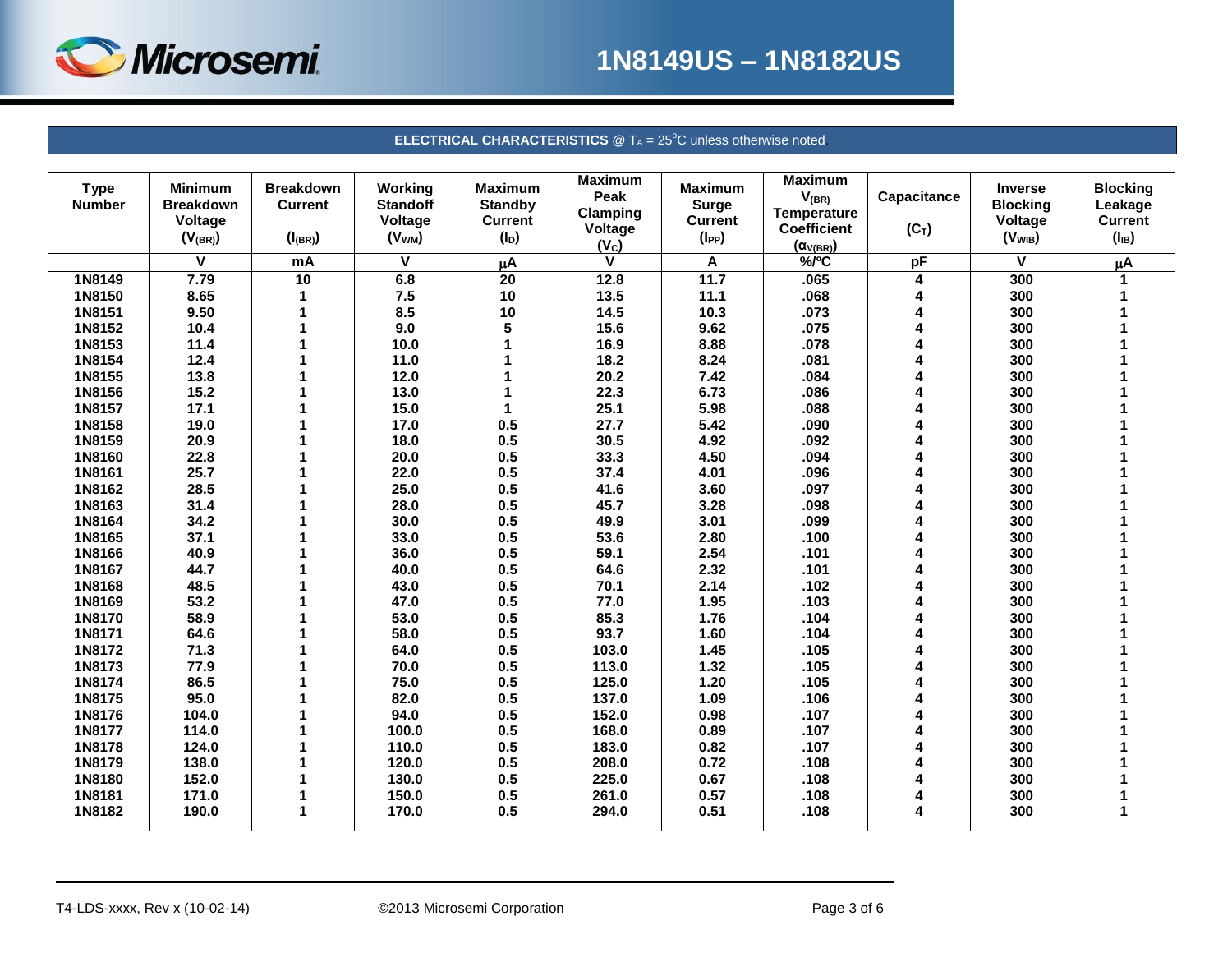

**GRAPHS**







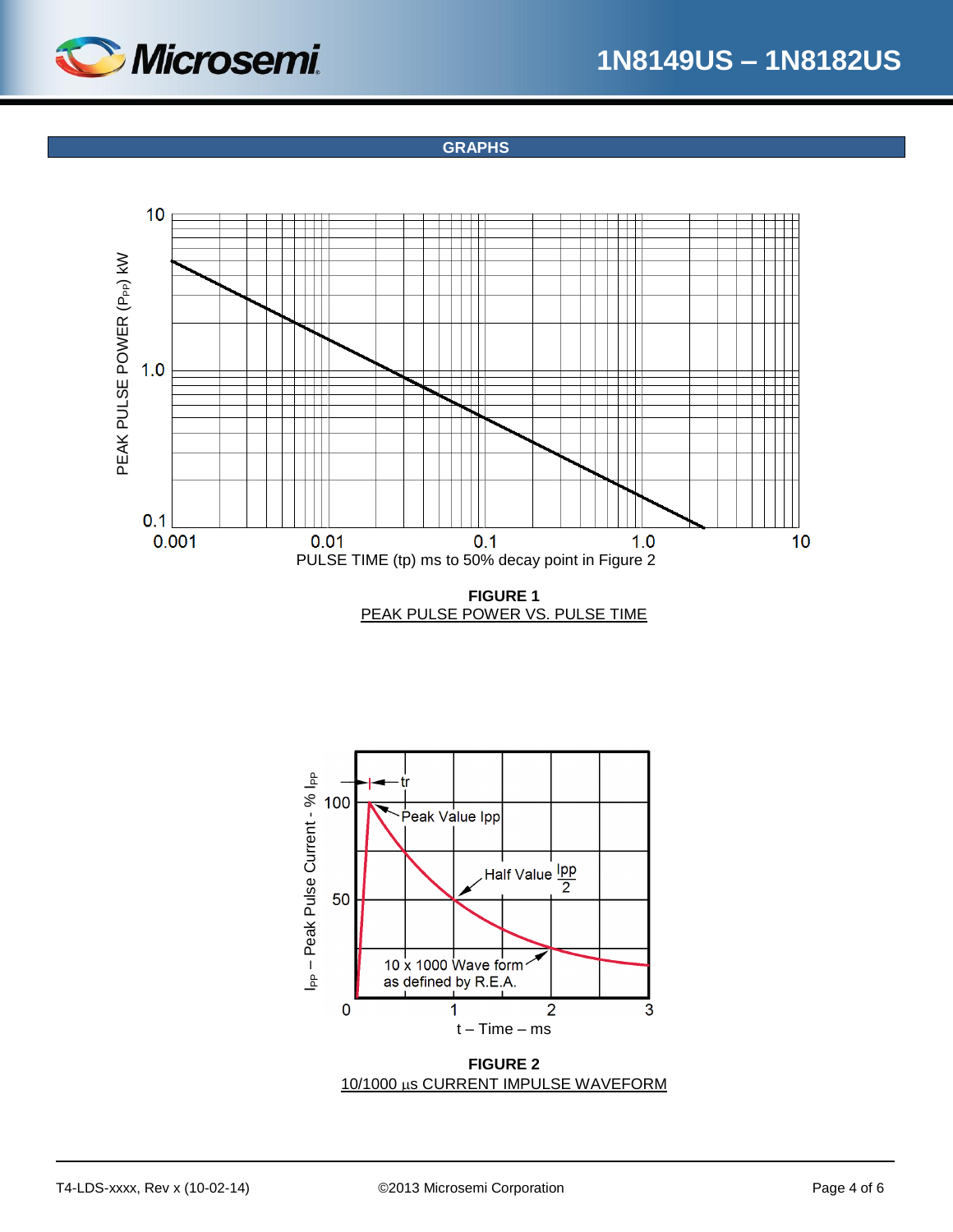

**GRAPHS**



#### **SCHEMATIC APPLICATIONS**

The TVS low capacitance device configuration described in this data sheet is shown in Figure 4 involving a TVS and a unique diode in series and opposite direction. For bidirectional low capacitance TVS applications, use two (2) low capacitance TVS devices as described in this data sheet in anti-parallel as shown in Figure 5. This will result in twice the capacitance of Figure 4 specified in this data sheet.

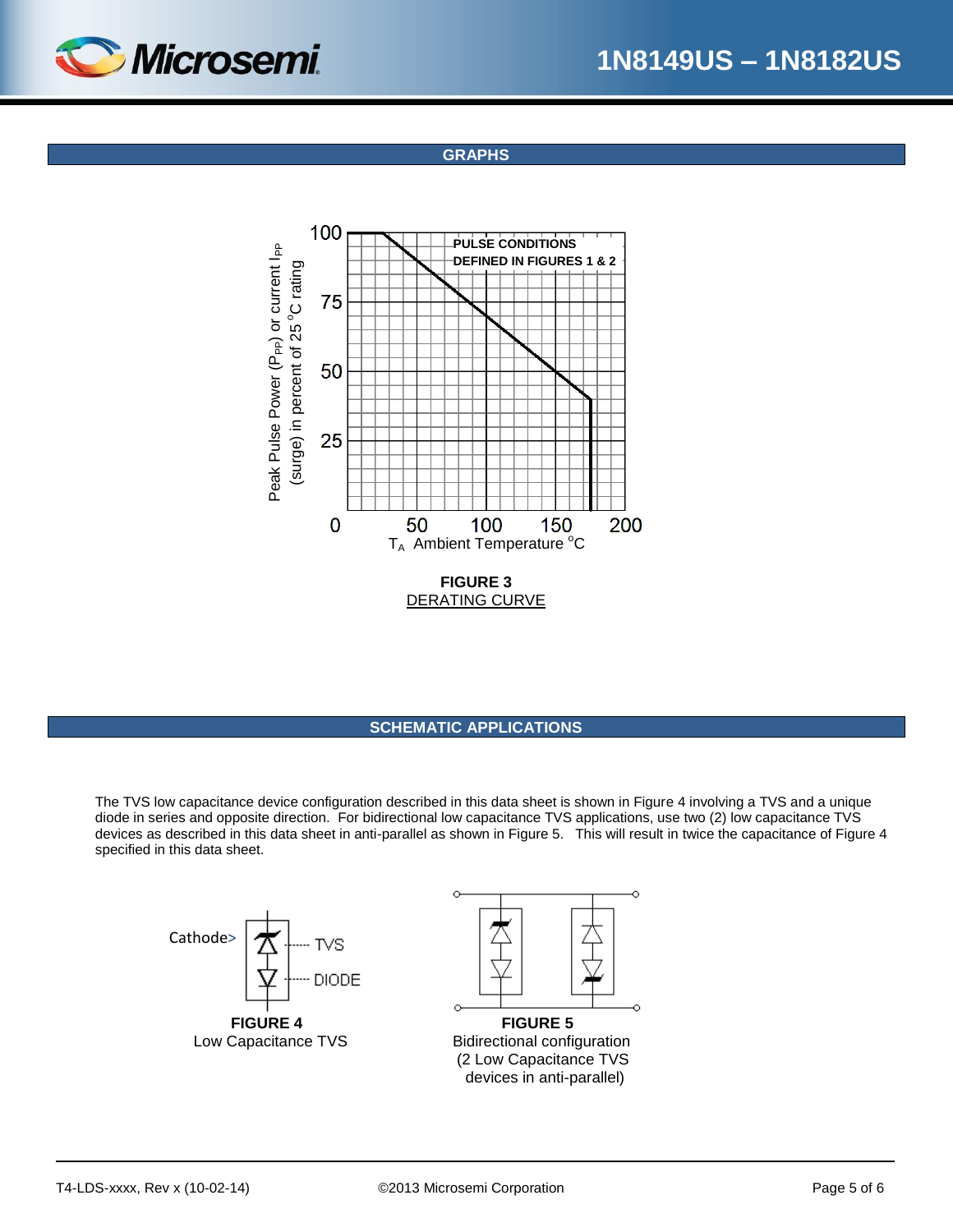

## **PACKAGE DIMENSIONS**





#### **NOTES:**

- 1. Dimensions are in inches.
- 2. Millimeters are given for general information only.
- 3. Minimum clearance of glass body to mounting surface on all orientations.
- 4. In accordance with ASME Y14.5M, diameters are equivalent to  $\Phi$ x symbology.

|            | <b>Dimensions</b> |               |                    |      |  |  |  |  |
|------------|-------------------|---------------|--------------------|------|--|--|--|--|
| Ltr        |                   | <b>Inches</b> | <b>Millimeters</b> |      |  |  |  |  |
|            | Min               | Max           | Min                | Max  |  |  |  |  |
| <b>BD</b>  | 0.091             | 0.103         | 2.31               | 2.62 |  |  |  |  |
| BL         | 0.168             | 0.215         | 4.28               | 5.47 |  |  |  |  |
| <b>ECT</b> | 0.019             | 0.028         | 0.48               | 0.71 |  |  |  |  |
| S          | 0.003             |               | 0.08               |      |  |  |  |  |

### **PAD LAYOUT**



| <b>DIM</b> | <b>INCH</b> | <b>MILLIMETERS</b> |
|------------|-------------|--------------------|
| Α          | 0.288       | 7.32               |
| в          | 0.070       | 1.78               |
| r          | 0.155       | 3.94               |

**NOTE:** If mounting requires adhesive separate from the solder, an additional 0.080 inch diameter contact may be placed in the center between the pads as an optional spot for cement.